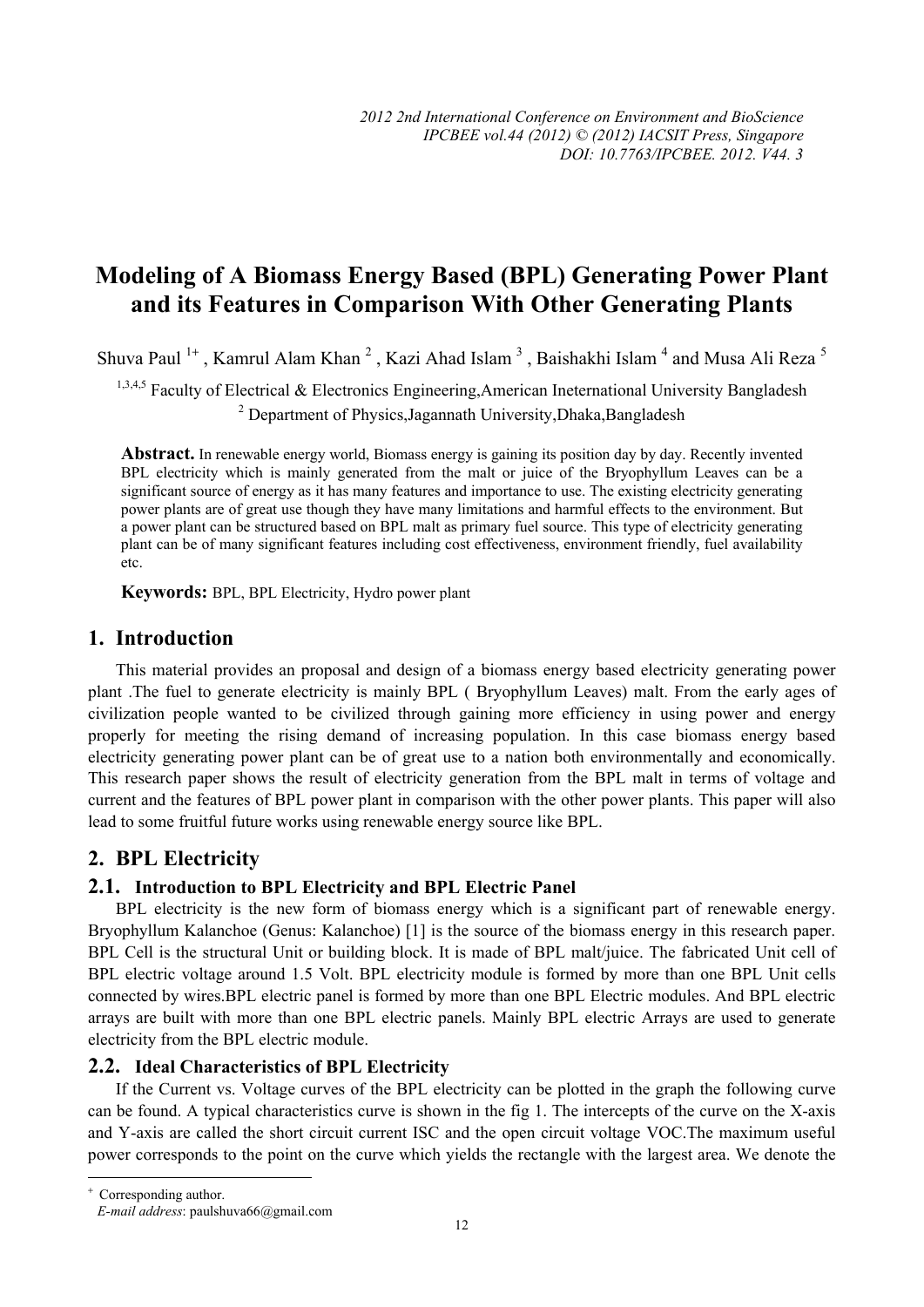values of current and voltage yielding the maximum power by the symbols Im and Vm.The ratio (Im Mm/ISCVOC) is called the fill factor (FF) of the cell. Its value obviously ranges between 0 and 1. [2]



Fig. 1: Ideal Characteristics Curve of BPL electricity

#### **2.3. BPL Electricity Generation**

To determine the practical behavior of the BPL electricity panel different values of generated voltages, currents over a long period of time have been recorded, tabulated, plotted on the graph and compared with the Ideal behavior. Recorded values of voltages and currents with a fixed time interval is represented by the tables drawn below. First data table represents the current values with variation of time with load. Here time interval between two recordings of data has been taken 5 minute of local time.

| Time Interval             | Current, I(With<br>Load)(Amp) |  |
|---------------------------|-------------------------------|--|
|                           | 0.74                          |  |
|                           | 0.73                          |  |
| Each data has been taken  | 0.72                          |  |
| having 5 minute interval. | 0.70                          |  |
|                           | 0.68                          |  |
|                           | 0.65                          |  |
|                           | 0.62                          |  |
|                           | 0.60                          |  |
|                           | 0.58                          |  |
|                           | 0.55                          |  |

Fig. 2: Current variation with time

Thus the result of voltage variation with time in the loaded condition can be shown in the table below:

| Time Interval             | Voltage, V(With<br>Load)(Volt) |
|---------------------------|--------------------------------|
|                           | 4.30                           |
|                           | 4.15                           |
| Each data has been taken  | 1.07                           |
| having 5 minute interval. | 4.02                           |
|                           | 3.89                           |
|                           | 3.75                           |
|                           | 3.68                           |
|                           | 3.62                           |
|                           | 3.55                           |
|                           | 3.50                           |

|  | Fig. 3: Voltage variation with time |  |
|--|-------------------------------------|--|
|  |                                     |  |

Thus the generated output of the BPL electricity can be passed and transmitted to the distribution areas for distribution purposes.



Fig. 4: BPL electricity generation

## **2.4. BPL Electricity Power Plant**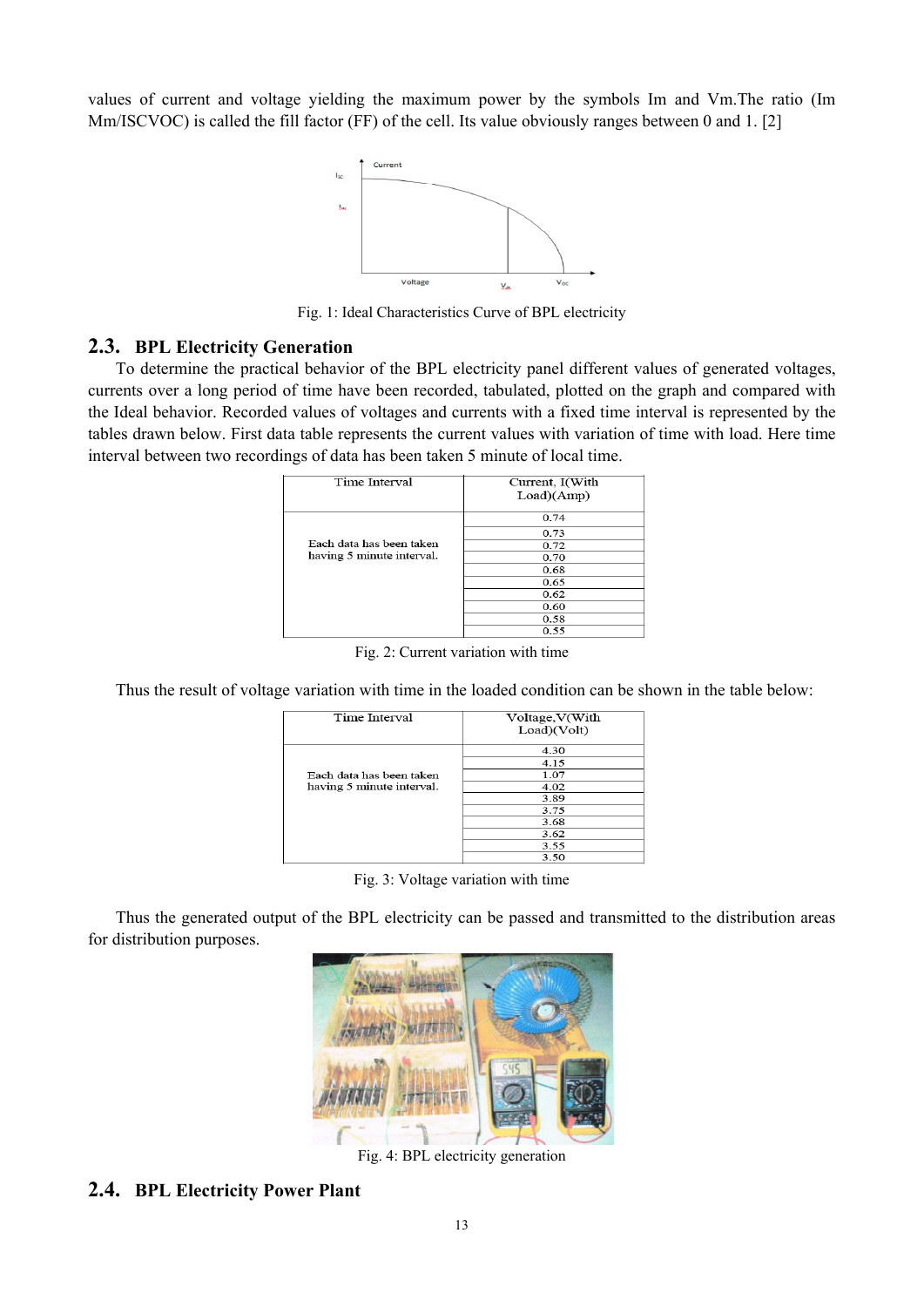Using the electricity generated by BPL malt a successful power plant can be constructed. As soon as the electrodes will get the electrolytic juice or malt it will start producing electricy.The most beneficial thing is that the electricity generated by this BPL malt can be used to drive any DC and AC load (inverter needed).The generated electricity have to pass through the inverter to supply to ac loads. Parallel way, it can feel DC loads also.



Fig. 5: A simple flow diagram of BPL electricity generating power plant

### **2.5. Site Selection**

There is no limitation to build such kind of generating stations. They can be built anywhere. But as the main fuel supply is the malt of BPL (Bryophyllum Leave) it would be better if the cultivation land of the BPL is nearer to the plant so that the transportation cost can be minimized.

## **2.6. Advantages and Disadvantages**

Advantages:

- Very Low cost of fuels
- Constant flow of electricity
- Can be plant in any local areas too
- Not Harmful to environment and Human friendly
- Low cost of operation and maintenance

Disadvantages:

- Cannot produce that much power to feed a entire city(Single Generating Station)
- Need maintenance every single week

## **3. Other Generating Plants**

### **3.1. Hydro Power Plant**

Hydro Electric Power Plants are that kind of plant which use the Hydro Electric Power. Hydro Electric Power is the power obtained from the energy of falling water where as hydro-electric power plant is the power plant utilizing the potential energy of water at a high level for generation of electrical energy. There are some criterions which must be fulfilled to establish a Hydro-electric power plant.Such as, there must be an ample of water at sufficient head and secondly a suitable site must be available. The amount of power that can be developed depends on the quantity of water available. The amount of power that can be developed depends on the quantity of power available, the rate at which it is available, the head etc.

### **3.1.1. Site Selection**

The site selection of Hydro Electric Power plant depends on some important factor [4]:

- Availability of water
- Water Storage
- Geological Investigations and Head of Water
- Water Pollution and Sedimentation

### **3.1.2. Advantages and Disadvantages of Hydro Electric Power Plant**

Advantages:

- No fuel is required by such plant as water is the source of energy.
- Low Operating Cost and no problem of handling and storage of fuels and disposal of ash. Disadvantages:
- It requires large area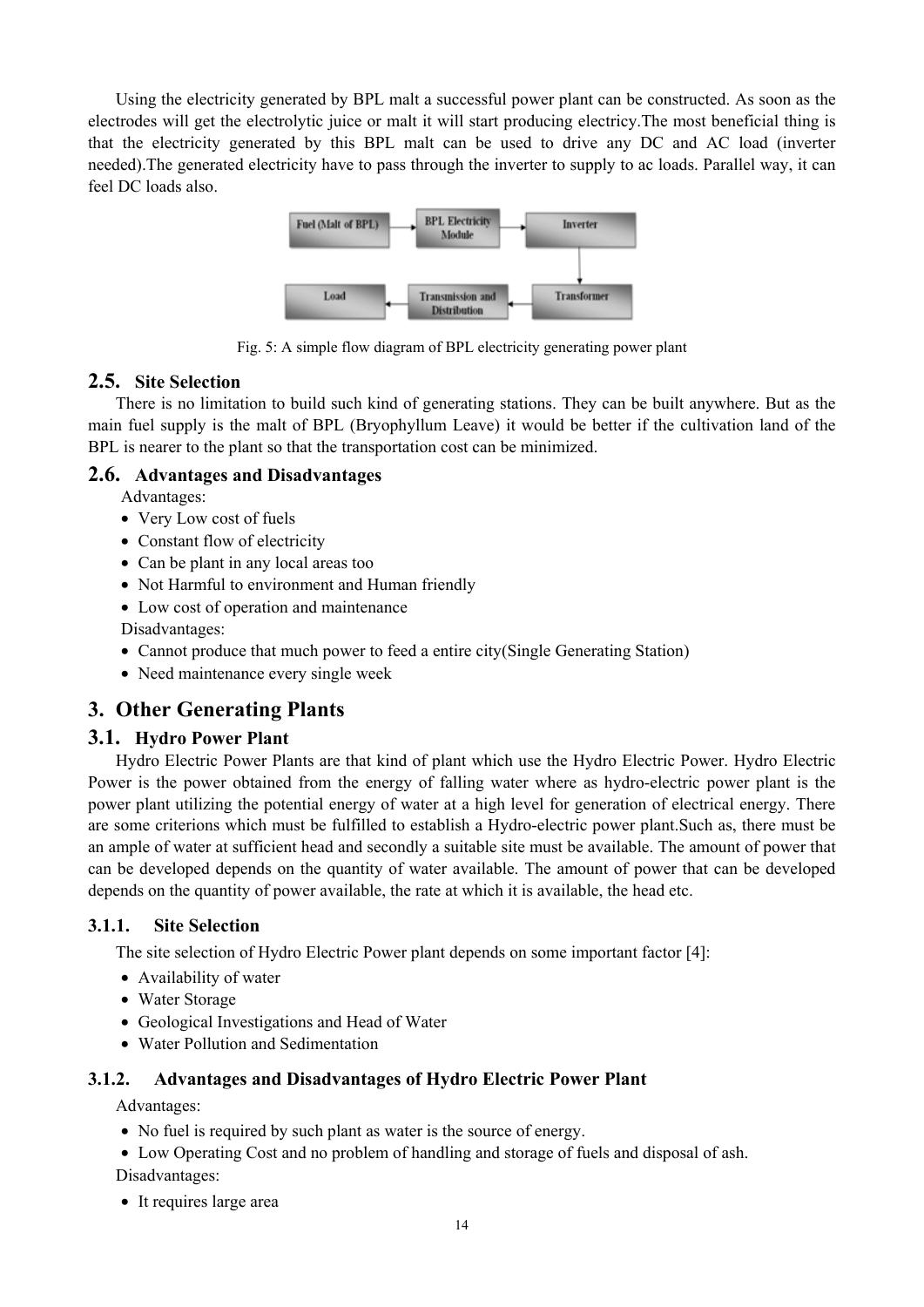- Cost of Construction is enormously high and takes long time for erection
- Long Transmission lines are required as the plants are located in hilly areas which are quite away from the load center



Fig. 6: Schematic Arrangement of a Hydro Electric Power Plant

#### **3.2. Gas Turbine Power Plant**

Gas turbine power plant is a power plant in which a gas turbine is used as the prime-mover for the generation of electrical energy. In the gas turbine power plant, the products of the combustion are directly expanded in the turbine whereas in the steam power plant, the products of the combustion (which is used to produce steam do not form the working medium for driving the turbine [5]. The gas turbine is different from the diesel engine in this respect that the combustion region is external to the prime mover.



Fig. 7: Schematic diagram of a Simple Gas Turbine Power plant

#### **3.2.1. Site Selection**

The factors upon which the site selection of Gas Turbine Power Plants depends:

- Distance from the load center
- Availability of land and Fuel

#### **3.2.2. Advantages and Disadvantages**

Advantages:

- Construction cost is lower than Hydro and Steam power plant
- No standby losses
- Requires lesser area than a steam plant of same capacity

Disadvantages:

- The operating cost of a Gas turbine plant are high as compared to other plants
- It has low net power output
- Overall efficiency is low

#### **3.3. Steam Power Plant**

A steam power plant continuously converts the energy stored in fossil fuels (coal, oil, natural gas) or fissile fuels (uranium, thorium) into shaft work and ultimately into electricity. The working fluid is water which is sometimes in the liquid phase and sometimes in the vapour phase during its cycle of operations. In this type of plant, the products of combustion do not form the working medium for driving the turbine. These are utilized to produce steam which is expanded in the turbines.